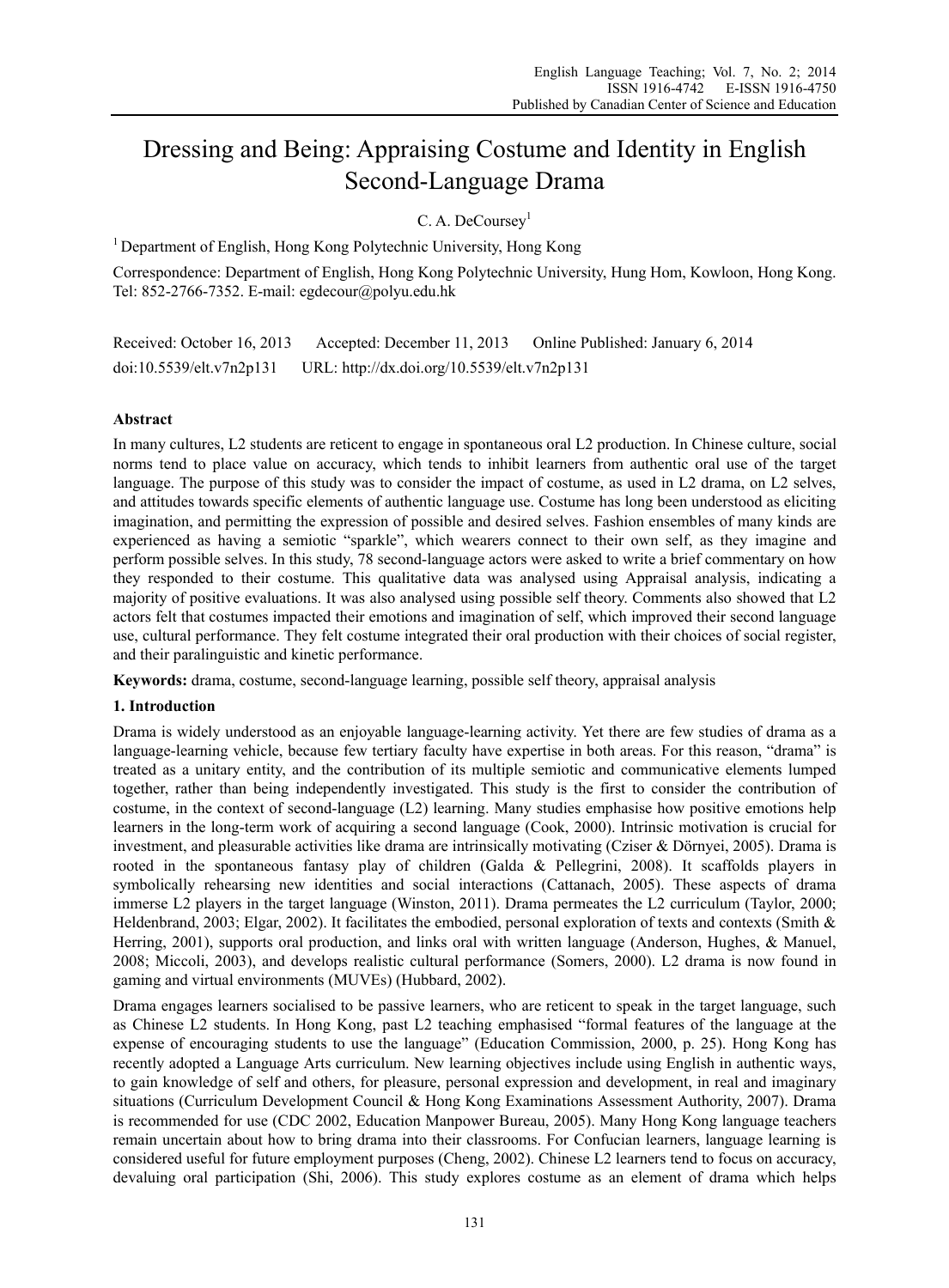Chinese L2 learners set aside culturally normative behavior, and immerse in authentic oral interactions.

## **2. Literature Review**

Costume carries symbolic meanings in many human cultures (Turner, 1987). Anthropologists have noted that, when people dress the part, they act the part (Bell, 1976). In some sense, dressing is being (Damhorst, 1999). Dress communicates identity through socially-conventional signifying structures which enjoy a combinatorial grammar similar to language (Entwhistle, 2000). Dress encodes and displays various social elements including class, gender and material subculture (Barnard, 2002). In the  $21<sup>st</sup>$  century, dress is fluid and subjective (Breward, 2003). Our fashions change because dress is "a center of the self, one that reaches out to sense the world and reverberates almost constantly with anticipated and infinitely interpreted meanings" (Garot & Katz, 2003, p. 422). Young people are particularly aware of the construction of identity through dress, having detailed knowledge of its visual, material and procedural symbolisms (Purdy, 2004). They are acutely aware of the meanings of school uniforms, work clothes, the latest jeans, trainers, luxury brands, and their various roles in identity performance, through interpersonal transactions (Crossley, 2001). Thus, identity is changeable in consumer societies, with dress expressing self through ongoing processes of redefinition and re-performance (Eicher, 2000). The "social skin" cannot merely be worn, but must be continually noticed, discussed and evaluated in social interactions (Turner, 1993, p. 486). We "do not simply manipulate appearance like a puppet master controlling some artificial extension of [self]" but "live in and through appearance in ways that are obviously profound" (Garot & Katz, 2003, p. 423). Dress is a means of relating to social groups, enacting work and leisure identities, resisting disliked identities, and performing chosen social messages (Crane, 2000). In Asia, fashion-marketing enhances dress as a site of renegotiated identities (Steele & Major, 1999).

In Asian contexts, dress is associated with playful identities (Hancock, 2000). Spectacular dress ensembles, popularised by the media, have accustomed people to the construction of extraordinary selves through a bricolage of elements, including in cosplay (Winge, 2006). Asian L2 learners are familiar with costumed interactions through favorite anime and manga characters (Poitras, 2001). Anthropological studies of cosplay use Huizinga's (1955) spectrum between spontaneous unstructured play (*paidia)* and rule-bound, goal-oriented games (*ludus)*, and understand costume as masking the real self in order to enable the realisation of a different self (Sutton-Smith, 1997). Cosplay actualises private selves as distinct from public selves identified by work dress or school uniforms (Miller, 1994). Participatory cultures have grown up around cosplay, with costumed fans interacting as characters (Jenkins, 1992). Asian L2 learners understand cosplay as a permissible escape from the discipline of mainstream society, through managed, narrative-based, hyper-real performances of fantasy selves in which individuals perform for themselves as much as for audiences (Lamerichs, 2010). Cosplay in digital contexts involves editing avatar appearance to perform a virtual imagined self (Taylor, 2003). Avatars "allow new configurations of self that fulfill wishes and fantasies" (Veletsianos, 2010, p. 578). The relationship between the avatar and the user is "not stable and unitary, but dynamic and multiple", as the user tries out various selves and performances (Schultze & Leahy, 2009, p. 3). Computer-mediated, game-based language activities are widely used in L2 teaching, throughout Asia (Wallace & Maryott, 2009). Creative control of identity play facilitates language learning, because L2 interactions are required, and feedback develops L2 abilities (Bailenson, Beall, Loomis, Blascovich, & Turk, 2004).

Costume, then, is about self, as negotiated in pleasurable social interactions with others (Welters & Lillethun, 2007). Costumes, as ensembles of elements which combine and layer aesthetic and social meanings, offer desired clusters of meanings intended to excite viewers (Calefato, 2004). Wearing the ensemble and experiencing the responses of others offers players an experience called "heteroglossic sparkle" (Chandler & Chandler-Smith, 2005). Through the interaction of display, viewing and response, costume evokes psychographic responses in the wearer, including body- and gender-perceptions, movements and gaits, attitudes and values, behaviours and social dialects (Benstock & Ferriss, 1994). Barthes described theatre as a semiotic practice notable for its density of signs and information polyphony, coordinating language, gesture, kinesis, and costume (Barthes, 1983). Directors of theatre productions, aware of the meanings associated with specific dress items, select ensembles to encode social identities and relations in order to communicate culturally specific meanings to audiences (Oklobia & Bakare, 2009). Professional actors understand this also. But L2 players are not trained to take this approach. For them, costume remains a pleasurable, playful process focused on self, closer to the fantasy play of children or the creative control of an avatar.

The human tendency to experience dress as a playful ensemble of visual symbols connecting to self can be used in L2 teaching. Self is usually understood as flexible and multiple (Mansfield, 2000). L2 motivation studies have recently been re-theorised using a well-established research paradigm from psychology, self-discrepancy theory (Dörnyei & Ushioda, 2009). This indicates that L2 learners imagine various possible selves, including everyday,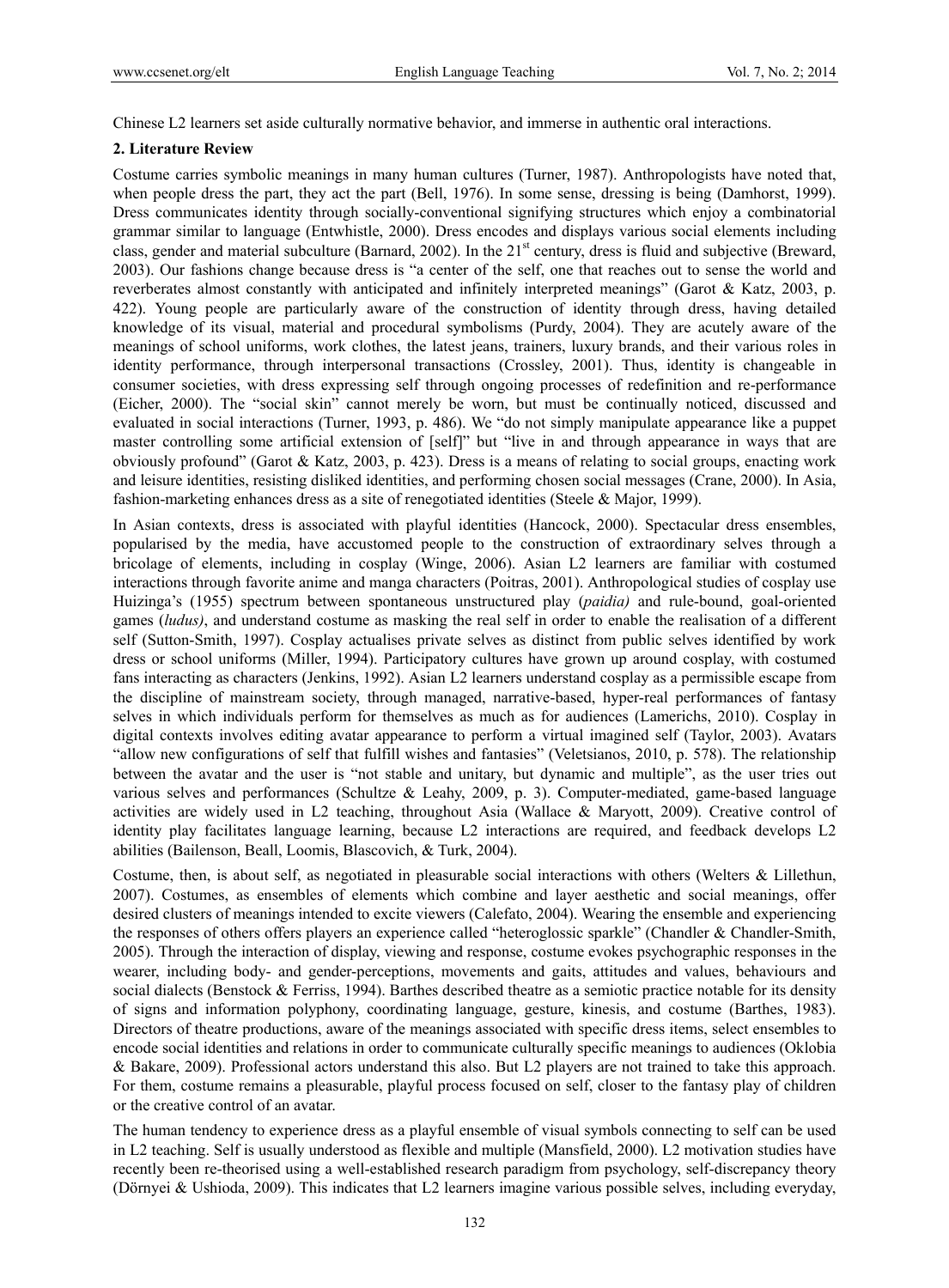ought, desired and possible selves (Schunk & Zimmerman, 2007). The real, or here-and-now self manages practical matters of everyday life. The ought self reflects authoritative voices such as family and teachers, whose messages about what we should be like have been accepted by the here-and-now self (Higgins, 1998). These are messages such as "I should learn to speak English". We also imagine desired selves, composed of personal dreams and wishes. These reflect our chosen view of ourselves, and undergo constant revision and change (Markus & Nurius, 1986), for example, being an excellent dancer, or a wealthy businessperson. When our various selves do not cohere well, we feel an uncomfortable sense of discrepancy. To reduce the discomfort, we seek to reconcile our various selves (Ushioda, 2006). Specifically, we imagine possible selves, composed of experiences and opportunities arising in daily life (Boyatizis & Akrivou, 2006). Possible selves may become "self-guides", helping us make effective decisions to reduce discrepancy, and move towards greater integration of selves, which occurs under two conditions. First, visual elements of the imagination must be richly detailed. Second, tasks set for the possible self must be realistic for the here-and-now self to attempt (Dörnyei & Ushioda, 2009). When learners can control the possible self's performance of the imagined behaviour, they increase their here-and-now competence. Over time, this possible self becomes incorporated within the here-and-now self (Hoyle & Sherrill, 2006). This occurs best with intrinsically motivating activities such as drama (Sandrock, 2002). L2 learners are notable for the ability to imagine possible selves, from constantly imagining possible L2 selves in role-plays and other classroom activities. Through processes of aspiration and revision, they maintain multiple imagined local and international, personal and professional identities (Yashmina, 2002).

This study explores how costume facilitates L2 students' imagination of possible English-speaking selves, and supports their performance of them. It considers how costume motivates Chinese L2 actors' imagination of possible selves, which function as self-guides. Research questions used in this study were: how do Chinese L2 students respond to costume in L2 drama? How do their comments connect costume to the imagination of possible selves? What does this mean, for the use of drama in teaching English to Chinese L2 learners?

#### **3. Method**

Data was taken from 78 L2 actors with speaking roles in one of five English-language play performances produced over a 5-year period. All were native speakers of Cantonese or Putonghua, enrolled in tertiary English programmes, having gained a proficiency of IELTS 6.5. Chinese-speakers with non-speaking roles, non-Chinese speakers with speaking roles, and Chinese-speakers with extensive prior theatre experience were excluded from the data. All actors experienced about 60 hours of rehearsal over a period of 7-10 weeks, followed by 5-8 live performances over 3-4 days.

Costume was integrated into rehearsal from week 4. Actors chose their costumes in consultation with the group, from a collection of hundreds of professional pieces covering many cultures and periods. As the purpose of the performances was to communicate the play's meaning to L2 student audiences, no effort was made to teach authentic period costume, either to actors, or audiences. While actors were pleased to participate in classic dramas, by authors such as Shakespeare, playtexts were substantially cut and completely modernized. Actors often combined historical with contemporary dress, for example wearing Elizabethan breeches and hose with Doc Martens and extreme dance-club makeup. Actors updated traditional costumes, for example slashing open the front skirt of a traditional ball-gown to reveal hot pants, fishnet stockings and knee-boots. Thus, they were exploring costume as visually meaning, rather than reproducing a target culture or period. Some productions were more visually heterogeneous than others, depending on the actors involved. The production of *Pride and Prejudice* was visually homogeneous but historically inaccurate, as the actresses preferred the close-bodied, open-skirt gowns with full trims, frills and petticoats, a style which pre-dated Austen by 60-80 years, to the historically accurate but simpler Empire dresses. Authenticity in dramatic performances has tended to be the preserve of companies playing to wealthy classes within the cultural industries (Rumbold, 2010). Contemporary English theatre performance was reinvigorated by incorporating pop culture elements, usually attributed to Peter Brooke's 1970 modern-dress *Midsummer Night's Dream*. It is now quite usual to mix contemporary with historical elements (Dessen, 2002). L2 learners have little need of a historical understanding of culture or costume, where they are motivated by taking on the semiotic power of traditional garments and meanings, and mixing these with frankly local, glamorous and contemporary dress items and meanings. This was the approach taken in all five productions. It was left up to actors to interpret these combinations of costume elements, as they developed their roles.

Data was collected one week after performances finished. Participants were asked to write a brief response to questions covering several aspects of their experience. Two addressed costume. Questions used simple grammar, connecting major semantic elements to personal experience (Block, 1998): "Was costume important to you as an actor?" and "How did your costume affect you as an actor?" These were intended to elicit fulsome comment. The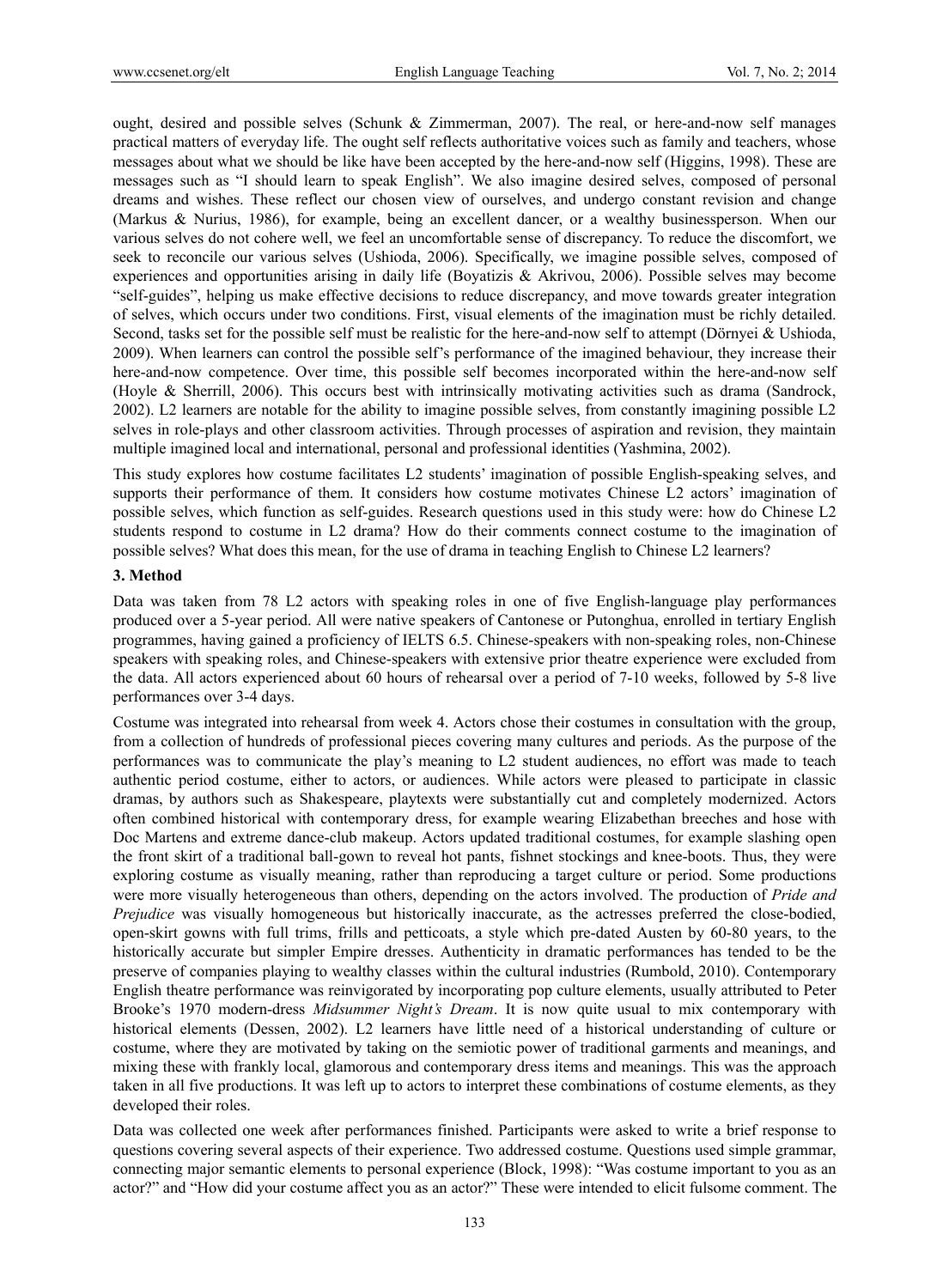first was framed as a quality ("important"), the second as an experience ("affect") for evaluation. Data was aggregated for analysis.

Data was analysed using Appraisal analysis, which details how attitude is encoded in language by taxonomising realisations of subjectivity (Martin, 1995). When expressing personal opinions, people choose from a large number of possible lexicogrammatical options (Martin & White, 2005). Appraisal sorts choices into system networks constructed from the options available in the English language (Macken-Horarik & Martin, 2003). Text corpora can be analysed, using the three system networks for affect, judgment and appreciation (Halliday, 1994). Networks are articulated, as in Figure 1.



Figure 1. The attitude system

Semantically, L2 learners talk about imagined possible selves the same way they do the here-and-now self (Dörnyei, 2005). Tabulating choices within the Attitude networks affords a detailed picture of how L2 learners respond to costume and connect them to possible selves. Appraisal is widely used in sentiment analysis, as is the use of software to tag and sort lexis into hierarchical classes is a well-established method (Wiebe, Wilson, & Cardie, 2005). Appraisal networks are now a routine part of computational linguistics (Scherer, Schoor and Johnstone, 2001). This study used the software CorpusTool (CT) (O'Donnell, 2008). While attributions can sometimes be ambiguous, studies of both human and automatic tagging indicate their reliability (Taboada  $\&$ Grieve, 2004). Attitude is the easiest to attribute (Read & Carroll, 2010). The validity of attitude tagging is strengthened by its consonance with attitudinal systems used in psychology (Oatley, Keltner, & Jenkins, 2006). "Appraisal theories of emotions have gained widespread acceptance in the field of emotion research" (Bednarek, 2009, p. 150).

This study focused on directly realised ("that wig was hilarious") and indirectly invoked ("that butler suit never fit right") realisations (Bednarek, 2006). Qualitative data from student actors was digitised and uploaded to CT.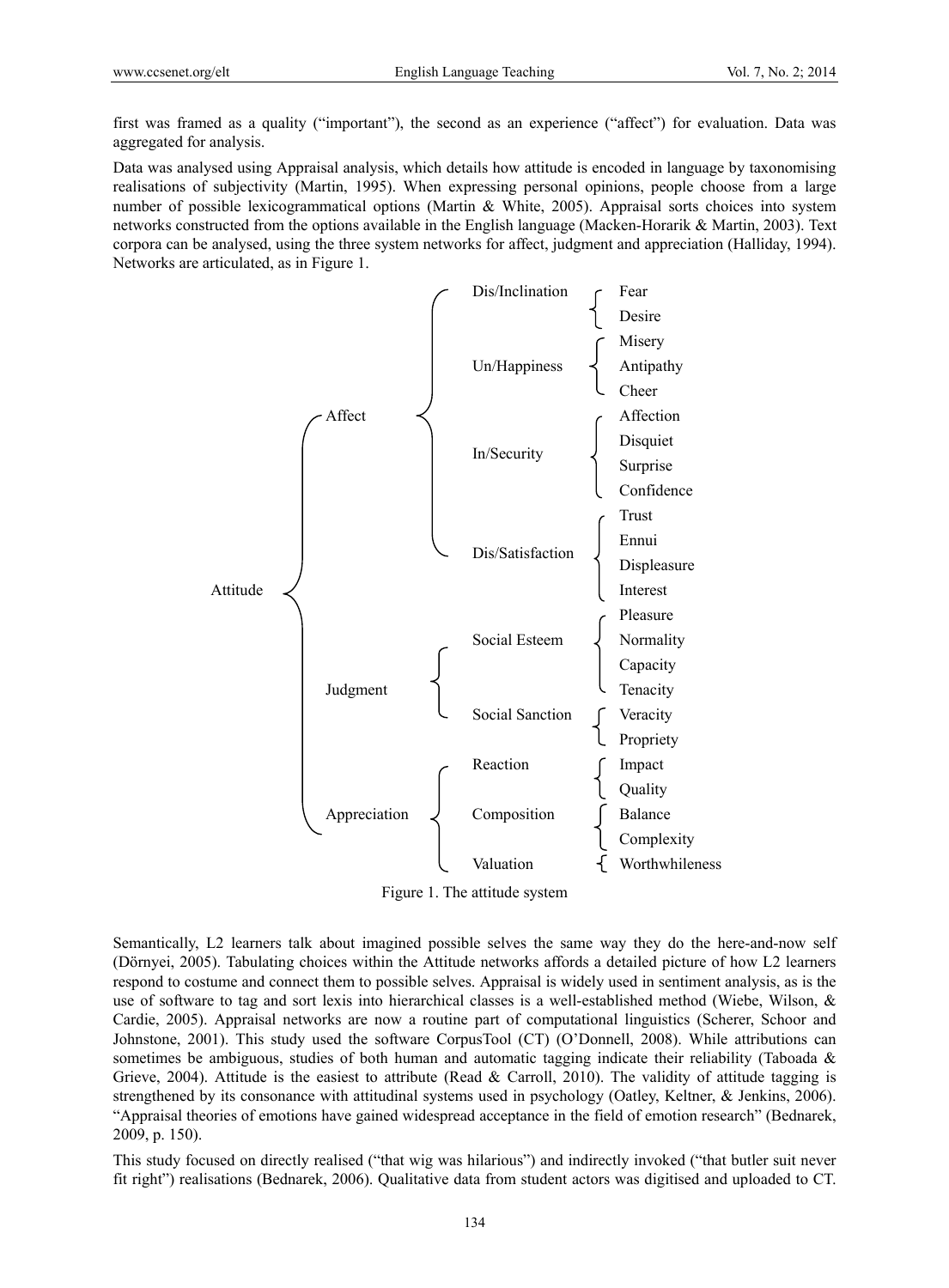Layers specific to analysing attitude systems were created. Attitude attributions were reviewed by two human taggers, both with more than 200 hours' experience. Prior to review, both taggers shared a 3-hour norming session, jointly analysing examples and comparing results. Taggers then checked attributions independently, after which the inter-rater reliability was calculated using Cohen's κ (Lombard, Snyder-Duch, & Bracken, 2004). This was 0.915 (*p-o*) and 0.903 (*f-m*). Both values are stronger than we would attribute to chance.

## **4. Data**

The dataset contained 738 sentences, comprising 15 645 words. Responses to questions varied between three and fourteen sentences (m=4.28,  $\sigma$ =0.711). The corpus included 1 019 realisations of attitude of which 366 related to matters other than the actor and costume ("My friends loved the show!"). In all, 653 realisations related to the actors. Attitudinal density was 23.96 per 1 000 words. Of attitudinal realisations relating to actors, most (607=92.96%) were positive, few (46=7.04%) were negative. In all, 177 (27.11 %) realised affect, 245 (37.52%) judgment, and 213 (35.38 %) appreciation. Of the 24 subcategories, realisations in 8 subcategories comprised 75.50% of all realisations. These are ranked in Table 1.

| Rank | System       | Polarity | Category-subcategory      | N   | Attitude % |
|------|--------------|----------|---------------------------|-----|------------|
|      | Judgment     | $^{+}$   | Social esteem-normality   | 101 | 15.47      |
| 2    | Appreciation | $^{+}$   | Reaction-quality          | 95  | 14.55      |
| 3    | Judgment     | $^{+}$   | Social esteem-capacity    | 73  | 11.18      |
| 4    | Appreciation | $^{+}$   | Reaction-impact           | 69  | 10.57      |
| 5    | Judgment     | $^{+}$   | Social sanction-veracity  | 48  | 7.35       |
| 6    | Affect       | $^{+}$   | Un/happiness-cheer        | 46  | 7.04       |
|      | Affect       | $^{+}$   | In/security-confidence    | 34  | 5.21       |
| 8    | Affect       | $^{+}$   | Dis/satisfaction-interest | 27  | 4.13       |
|      |              |          |                           |     | 75.50%     |

Table 1. Ranked frequently-realised positive subcategories

Of these, positive judgments of social esteem-normality (for example "different," "extraordinary", "outstanding", "exceptional", "special"), positive appreciations of the quality of the experience ("beautiful", "fresh", "fun", "lovely"), positive judgments of personal capacity ("able to", "capable of", "got the flair for", "have the ability to") and positive appreciations of the impact of the experience ("fabulous", "mysterious", "exciting", "intense") together comprised more than half (51.77%) of attitudes realised. Also frequently realised were judgments of social sanction-veracity ("really be", "be like" "resemble", "look like"), and feelings of happiness-cheer ("happy", "joyful", "love", "delighted"), security-confidence ("confident", "not shy", "certainty", "comfortable with"), and satisfaction-interest ("interesting", "stimulating", "absorbed in", "engrossing"). In the Affect system, misery, disquiet and ennui were not realised at all (see Appendix 1).

Negative evaluations clustered in four categories, as in Table 2.

Table 2. Ranked frequently-realised negative subcategories

| Rank | System       | Polarity                     | Category-subcategory    | N     | Attitude % |
|------|--------------|------------------------------|-------------------------|-------|------------|
|      | Appreciation | $\overline{\phantom{0}}$     | reaction-impact         |       | 1.68       |
| 2    | Appreciation | $\qquad \qquad \blacksquare$ | reaction-quality        |       | 1.07       |
|      | Affect       | $\qquad \qquad \blacksquare$ | un/happiness-antipathy  |       | 0.77       |
| 4    | Judgment     | $\overline{\phantom{a}}$     | social esteem-normality |       | 0.77       |
|      |              |                              |                         | 4.29% |            |

Negative appreciations of reaction-impact (for example "boring", "unexciting", "dull,") and of reaction-quality ("ordinary", "plain", "regular"), feelings of unhappiness-affection ("hate", "dislike"), and judgments of social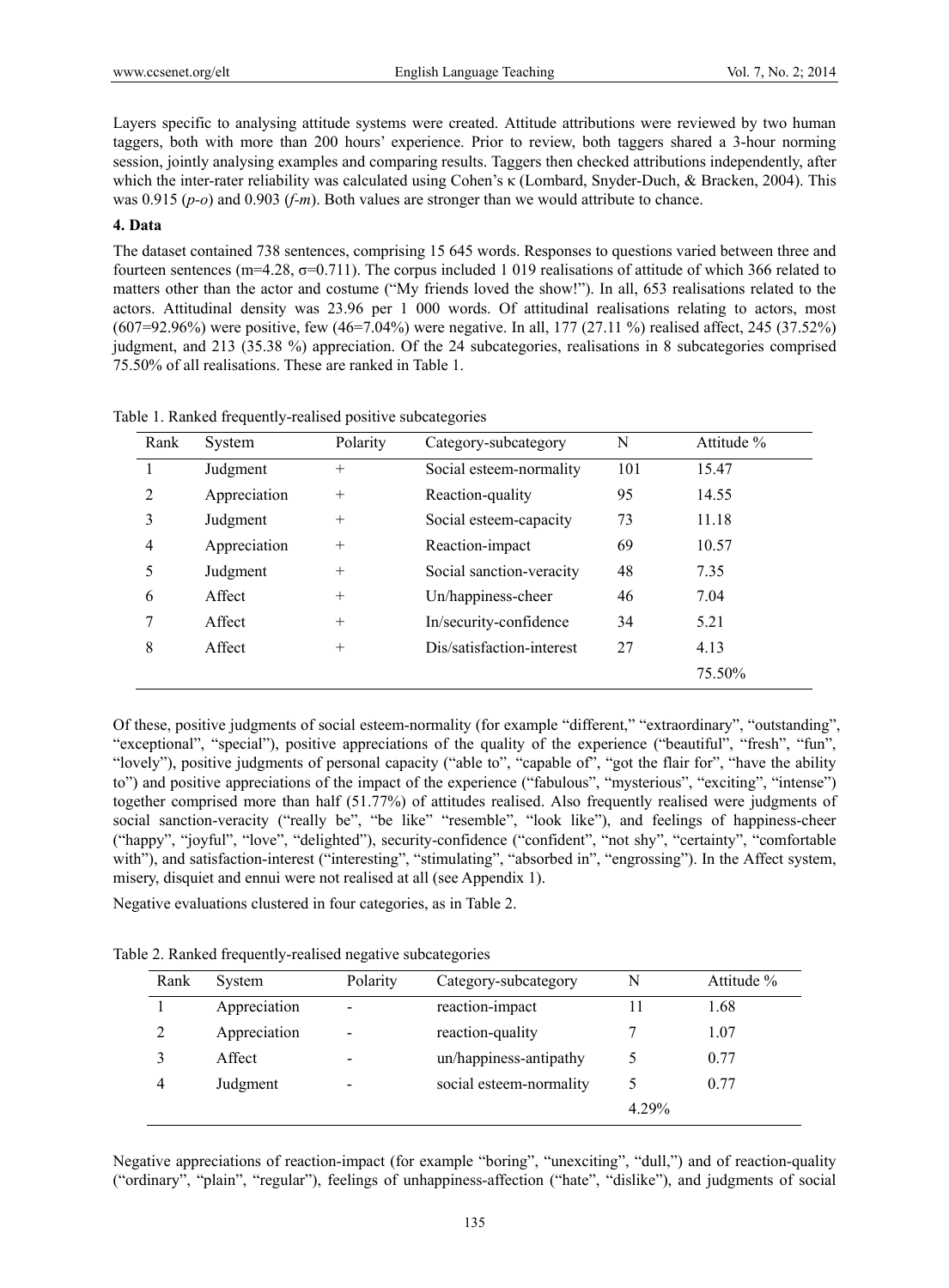esteem-normality ("not too different", "unfamiliar") comprised 4.29% of attitudes overall, and 60.94% of the 46 negative realisations.

## **5. Discussion**

This data suggests costume is experienced by L2 learners as special, attractive in quality and impact, and tending to create a sense of competence, enabling a sense of veracity, and creating feelings of happiness, confidence and interest. Negative realisations were found in four of the same subcategories as positive, suggesting these are important areas for L2 drama: the impact and quality of the costume, how much the actor likes it, and how special it seems. Participants responded negatively when they found their costume boring or ordinary, when they disliked it, or when it was unfamiliar. While negative evaluations were few, they revealed that L2 actors relate costume to self, as they responded negatively when a costume did not make them feel exceptional, or did not create a desired impact. For example, one actor's comment on her role in Jane Austen's *Pride and Prejudice* was, "Even I am a Bennett girl, that apron makes me boring, I hate it". This negative appreciation of the apron relates it to the actress herself. She is not considering its historical verisimilitude, or the visual coherence of the Bennett girls as an onstage ensemble, things which directors must consider.

The low frequency of negative realisations and the absence of realisations of fear-misery, insecurity-disquiet and dissatisfaction-ennui suggest the motivating power of costume. Most comments showed actors focused on their own responses to costume, implicitly assuming that their own perception was shared by cast members and audiences. That is, they assumed that the semiotic sparkle they felt from the costume was the sparkle they performed and audiences saw. Overall, this provides initial support for the notion that costume is important to culturally reticent L2 actors, and can intrinsically motivate them in oral production.

We can see this more easily, by exploring some examples, which show how costume impacts emotions, promotes imagination, connects actors to possible selves, assists them in the oral and social performance of their role, affects L2 use, and increases awareness of communicating to an audience.

## *5.1 Realisations about Costume Impacting Emotions*

Many participants (48=61.54%) described how costume created a sense of sparkle for their here-and-now self, and viewed their emotional reaction to this as important to their acting.

1) It makes me feel more excited.

- 2) Very often costume makes my emotions and feelings are shown. This really counts.
- 3) I become emotionally love drama. Love this!
- 4) It is really wonderful to dress in this beautiful clothes. I am so happy to be like Jane Austen heroines.
- 5) I look so excellent, I love this dress. I am so impressed to see my acting in this.

6) Costume not only has the function to convey the character, the status, the message for the actor who wears, it also creates magic when it has different combination, different matching. For example, I am changing my costume and the new dress matches with different accessories, it creates different images.

These responses realised appreciations of reaction-impact ("excited", "wonderful"), feelings of satisfaction-pleasure ("impressed") and happiness-cheer ("love", "happy"), consonant with contemporary theoretical understandings of how we "live through" dress a way of constructing a desirable self. Participants reported that costume changed the here-and-now self ("I become", "I am so impressed to see my acting in this"). Costumes were described as causing these changes ("makes my emotions and feelings are shown"). Example 6, written by an actress who had a costume change midway through the performance, articulates her experience of both dress ensembles as distinct semiotically ("convey…the message", "creates different images"), and experientially transformative (creates magic").

#### *5.2 Realisations about Costume Promoting Imagination of Selves*

Many participants (43=55.13%) described costume as productive of imaginations which helped the actor interpret their role:

7) The costumes is so beautiful and I'm full of imaginations once I get dressed.

8) When one puts on the costume, he is aware that he is taking up a role. No longer is he the real self, so he immediately acts including how he walks or speaks. An interesting experience!

9) When I dress up as a wealthy man, I feel more confident and walk confidently.

10) Costume changes my movement, gesture, posture. Enhances my character.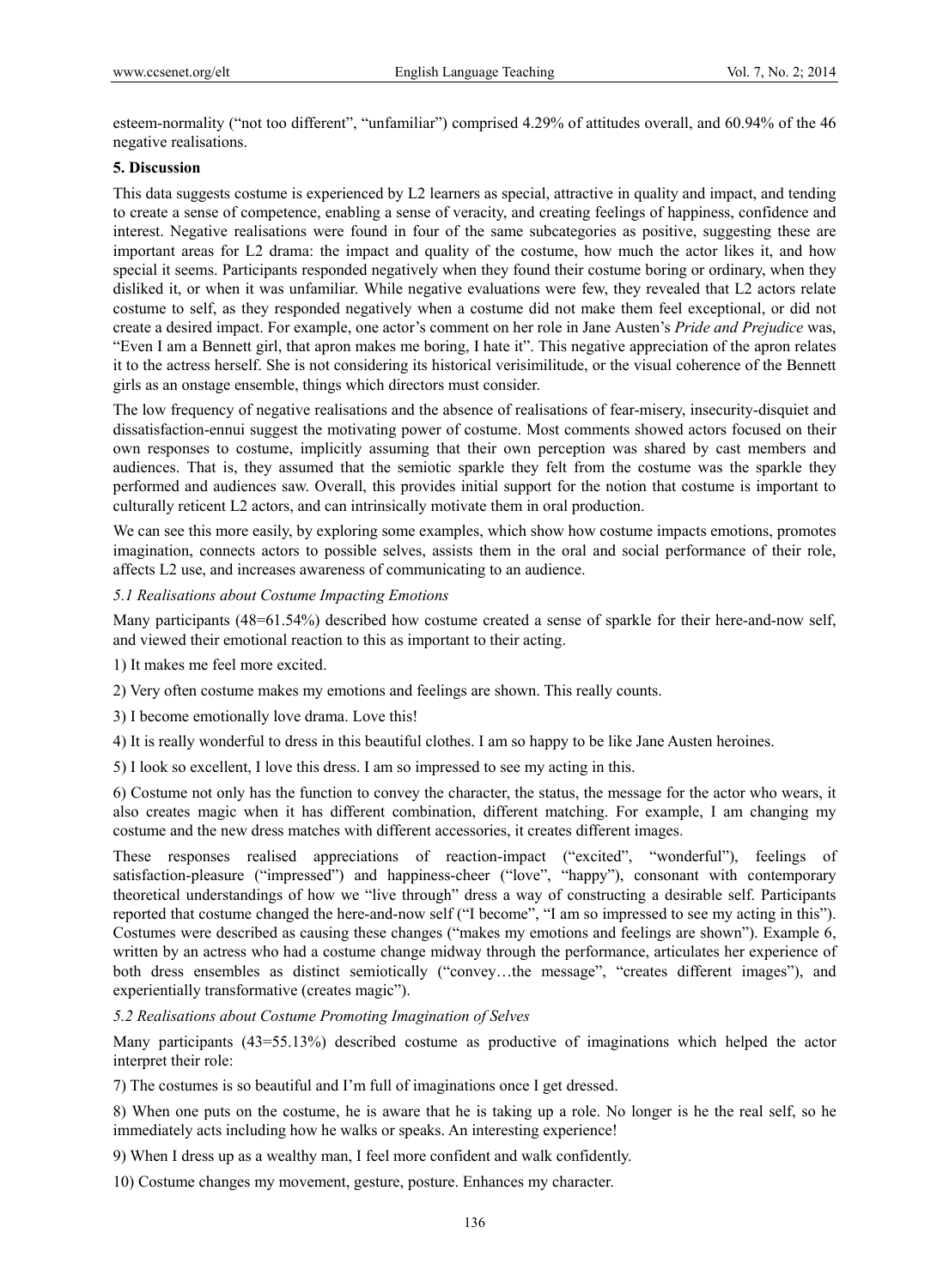11) Costume can create characters. It is really exciting and fantastic!

12) The first time for me to try to put on the wonderful costume, it help me to create a new image that I never predict before. I like the new image, and I love the drama and totally change my mind to love the character and the drama!

13) Put on the dress, I have a feeling that I live another century. My costume helps me feel my part. It makes a totally different image of a character.

Here, actors described costume as producing imaginations ("full of imaginations"), causing changes in here-and-now self-image, and eliciting possible selves ("no longer ... the real self", "can create characters", "new image", "feel my part", "It makes a totally different image"). This included changes in physical self-image ("beautiful"), and physical performance ("movement", "walks" twice, "movement, gesture, posture. Enhances my character"). Participants noted that imaginations created by costume impacted their L2 performance ("how he ... speaks"), and reduced discrepancy ("feel more confident", "confidently"). The use of "one" and the third personal pronoun "he" to generalise a personal experience (example 8) was found in only 16 sentences (2.17%). Most responses used personal pronouns.

*5.3 Realisations Connecting Costume to Possible Selves* 

Many participants (40=51.28%) selected processes connecting costume to possible selves:

16) It figures us into different roles, and even a few differences is able to make us changed.

17) When I wear the costume, I think that I've changed my personality. With different clothes, your idea and even your movement will change.

18) Enhancing by creating a different personality. These clothes can stimulate me to know the character more.

19) After putting on different costume, suddenly I can identify my character more clearly, and personality becomes more outstanding and easier to understand.

20) Change some different things can totally change the character's personality, even you have never been that before.

21) It lets me see the social status of the character. So, it changes the way I walk & use other physical expressions.

22) It focuses my character from self consciousness and I adventure into the new role.

In 16, 19 and 20, the modality of possibility ("can", "able to") and related expressions realise a positive ability or potentiality of the self which has been activated by costume (DeCoursey, 2013). In 18 and 19, the actor attributes changes in self to costume. In 20 the counterfactual ("even [if] you have never been that before") and in 19 the perception process ("let", "easier to understand") show the actors understand costume as facilitating imagination of possible selves, via the physical self. Costume is understood as an agent, changing the self ("figures us into", "make us changed", "become outstanding", "change" twice). The role of costume in moving here-and-now self into the role as an imagined possible self is articulated in 20.

## *5.4 Realisations Connecting Costume to Cultural Performance*

Some participants' responses (37=47.44%) experienced costume as suggesting social elements of imagined possible selves:

21) Different costumes make different appearances which show different levels and standards. My coat jacket can change my status, when I am the fool and when I am the priest.

22) I wear the lower class dress. I am Maria, she is a bad girl, she's clever and funny. It's one of the most important elements in drama performance, we learn to dress, we learn to act, we learn the role. Some costumes have a strong sex appeal. It is quite demanding for behaviours.

23) Costume presents class, and many different aspects of personality. My costume can help to tell my status, occupation and relations with all the people in Olivia's house.

24) When I dress in these clothes it seems that I am a glorious woman. What I behave is so elegant. I love this colour and I also happy to take pics with my classmates. It is really an unforgettable memory. I will keep it in mind. I like that I am a glossy girl when I talk with other glorious girls. I will keep in my heart forever.

25) What difference the costumes making? I really wanna perform in my costume. I behave differently when I'm in my costume. I can gender-cross in my costume. It help you to get into the character. The majority of us have to act into the opposite gender. Before you change the costume, you're a girl, and say something like a girl, but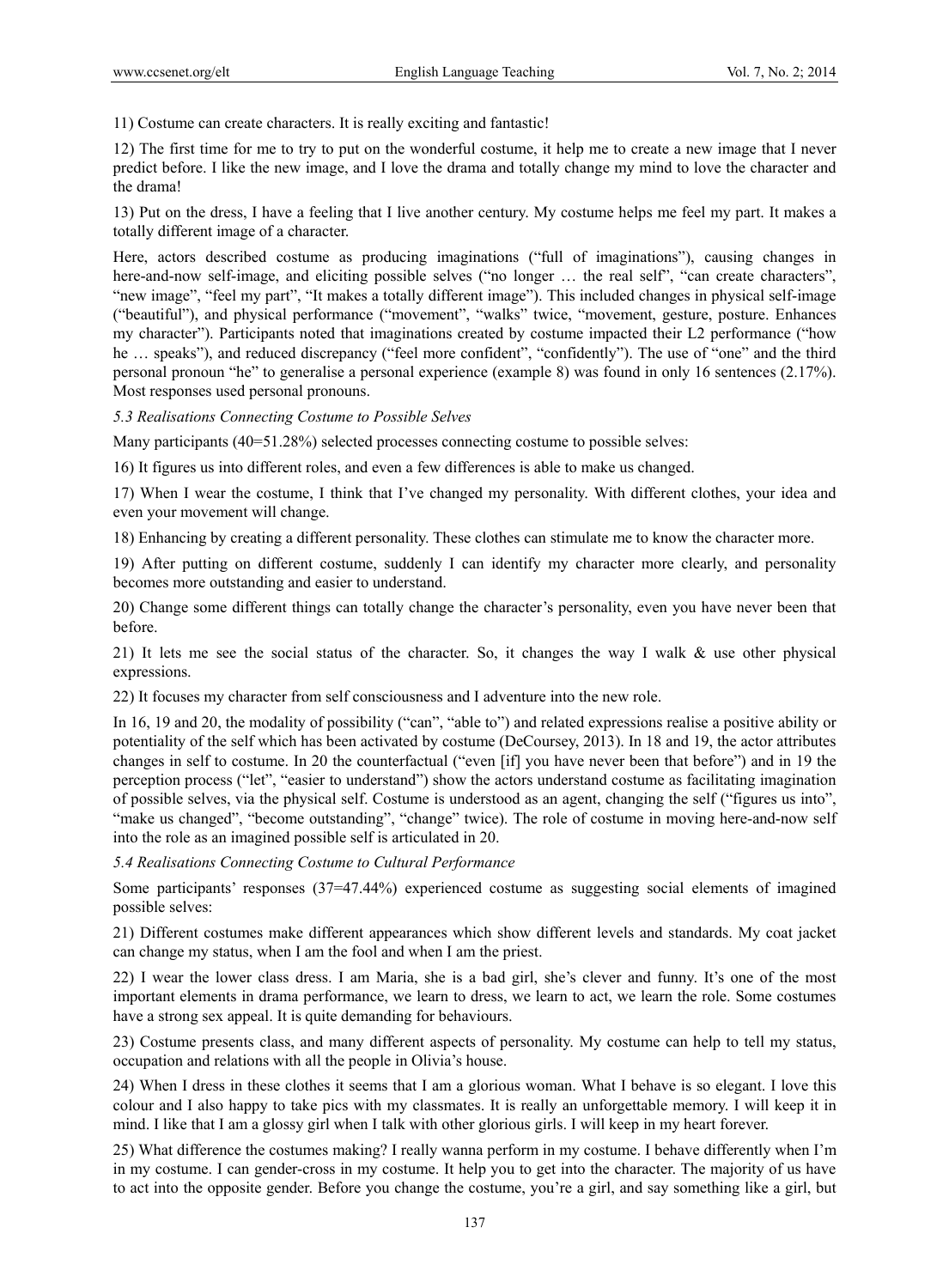when you have that costume, it helps you to merge into that character, and even some makeup helps.

26) In the play, the characters are supposed to be a man. But we only have 1 boy so we have to turn the female actors to be men. Without the wigs and the male costumes, we still act a bit girlie. But as soon as we change the costume to be a man, right away I can see the gesture, the walk, the way we talk in a different voice, we cut off the girlie thing. It's more convincing.

27) Costume art adds personality to my character. It helps my character to perform a right trait in the play. Only a little thing, just shoes can change my boldness. In costumes, I think we can really be a king, a queen.

28) The tribal leader's costume looks mysterious and authoritative to me, especially when I put on the mask with angles. I looked handsome and smart and noble after I have changed my costume. I put on my hat and turn much more barbarian. The body gesture and movement changed with my costume. Once I become barbarian I perform much more wildly.

Actors understood costume as expressing elements of identity, including class or status (21, 22, 23, 27), gender and sexuality (22, 24, 25, 26). They realised costume as an agent, with verbs taking actors and dramatic meanings as the grammatical objects of costumes ("make different appearances", "show different levels", "presents class", "tell my status", "help to tell my status", "help you to get into the character", "help you to merge into that character", "helps my character perform a right trait", "change my boldness", and "turn much more barbarian"). They connected elements of cultural performance to their here-and-now self, describing acting as behaving, seeming, resembling, wanting and thinking - processes which connect closely with self. They did not choose verbs used for professional actors - perform, stage, present, take the part of, star as, appear as - which highlight rather than close the distance between the person of the actor and the personality of the role. This is seen also in the pronoun confusion ("I am Maria, she is the bad girl"), and in the effusive repetitions of "I" ("I am a glorious woman", "I am a glossy girl"). Example 22 describes "drama performance" as beginning with costume ("dress"), extended in acting and learning the role, and evaluated as "important" and "demanding". In 28, when the here-and-now student self dons a "mysterious", "authoritative" costume, its attributes are transferred to him, helping him produce a "handsome", "smart", "noble", "barbarian" (positively evaluated) possible self, which changes his physical performance ("wildly", positively evaluated). In 24, costume enhances social presence ("What I behave is so elegant"). The actress has learned to control a desired communicative ability, realistically. This desired self is in process of becoming a viable self-guide, increasing here-and-now competence.

## *5.5 Realisations Showing Costume Impacting L2 Use*

Some participants (35=44.87%) noted the impact of costume on L2 usage:

29) Change of costume means I change role, means I change of character, mood and even language.

30) When I wear the costume, it happens that the character changes language, manner and posture to match my new identity.

31) Costume makes different kinds of languages to be borne in mind. With the change of accessories the modification is concretized more dramatically. It's a quick way to vary the register variables.

32) They affect the actors, make them feel more confident in speaking.

33) The costume gave voice to us. All the actors who were dressed up appeared strong as a character. Their dresses made their personalities graceful, elegant and very artistic. It gave confidence to all of us, even some of the quieter and shy people were shining in their dresses. They were naturally using actions, expressions, and they were saying lines and with facial expressions which went very well with their dresses.

34) When I was speaking with the actors and actresses it seems to match in accordance with my costume.

35) The costume made the lines between the two of us positioned me to behave as if we are of the same class.

Actors noted that costume changed the way they spoke (29, 30), in the areas of register (31), L2 confidence (32, 33, 34), expressivity and coordination of language with paralanguage (30, 33), and L2 interactions (34, 35). These impacts were seen as part of a coordinated package including role, emotion and body language, which costume supported and integrated.

*5.6 Realisations about Costume as Communication* 

Some participants (29=37.18%) saw costume as part of communication with audiences:

36) Dress can reflect our personality. Different role put on different dress. The audience can be instantly informed about our characters.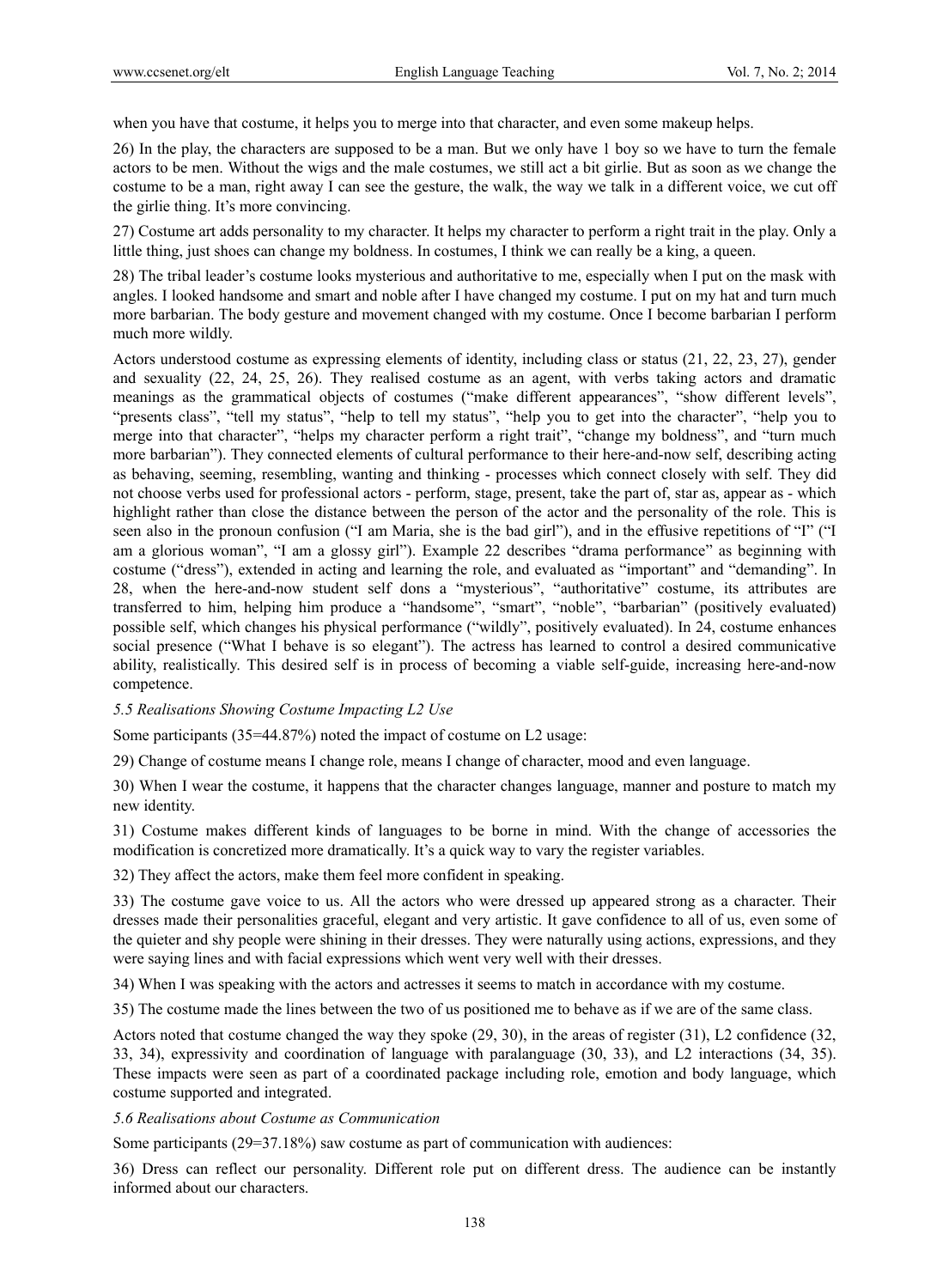37) Costume makes the actors look like who we act. It can give the audience to follow and make them easier to understand the background of the roles. It gives colours to the play.

38) Costume can help me tell the story and give clues for audience to understand the play.

39) Costume is essential key to help highlight the theme for the scene. It changes how the audience perceives my character. Just a piece of accessory, even the little piece of black fabric will do the trick.

40) If I have costume, I think I act much better. The audience understand what I am doing, my character. It helps audience to understand what the character is like.

41) Costume is important if you want to fully immerse or immerse the audience into the story.

42) It is pretty important because it gives the audience an impression on what you are doing. The dress gives an impression or the imagination that they are in that world.

Effective language learning involves awareness of the recipient of L2 communication. Example 36 shows the naïve actor's view of the identical impact of costume on performer and audience, but includes awareness of the audience. Example 37 moves from seeing costumed actors from the outside ("makes the actors look like"), to the interior experience of the actor ("who we act"), and back to perceiving the play from the audience's point of view. This switching around offers insight into how the L2 actor develops an understanding of reception. We can also see the process of naturalisation of the possible self's competencies with the here-and-now self's normal repertoire. Examples 38 and 39 characterise costume as a communicative medium available for use by the actor, 40 and 41 see it as enhancing L2 communicative proficiency, with reception mirroring the actor's experience. Dress as a communicative medium is evaluated as important, in 42.

#### **6. Conclusion**

This study has produced three main results regarding the use of costume with Chinese L2 drama students. First, the Appraisal data shows that Chinese L2 students evaluate costume positively, reporting that it makes them feel exceptional and capable, happy, confident and interested, and they appreciate the quality and impact of the experience. They respond negatively on some of the same grounds, particularly the impact and quality of the costume, if perceived as boring and ordinary. Second, Chinese L2 students experience costume ensembles as having sparkle, which helps them feel more confident speaking, more able to select L2 registers, and more able to integrate their cultural and paralinguistic performance. This suggests that, to benefit from sparkle, teachers should involve students in the selection of costume items. Further, care should be taken to treat costume playfully, and valorise some kinds of characters through dress, for example villains, worthy but unspectacular characters such as grandparents, and characters of lower social status or social minorities. The motivational value of sparkle may also be used for L2 students taking non-speaking roles, and for L2 crew, and suggests that students should not be pressured to participate in performance, as sparkle motivates intrinsically.

Third, Chinese L2 student actors relate the sparkle of extraordinary dress ensembles to the self. Lacking a professional's perspective of the organised visual semiosis of dramatic performance, they feel that their costume helps them understand and express their role, and that audience receive it similarly. The connection promotes imagination of possible selves, some which can support them in achieving realistic language tasks, including L2 oral production. This connection can be used in classroom activities, as well as performances. Costumed activities could invite students to playfully explore elements of oral performance such as social register. As costume motivates intrinsically, for such activities to be effective they must generate imagined possible selves which L2 learners find desirable, meaning activities must be lightly structured, resembling the participatory cultures of cosplay, where costume reflects fantasy and leisure life rather than the conformity of school discipline. Interactions should remain close to *paidia*, unstructured play, rather than rule-bound games, or *ludus*. When producing full performances, teachers can engage L2 students to adjust the language of the script, speak expressively, and integrate gesture and movement consonant with the students' perceptions.

These results have implications for cost, classroom management, and the choice of activities or performances. For costume ensembles to be perceived as having sparkle, for students to invest in drama, and for their language to benefit from the motivating effects of costume, ensemble items must have emotional impact. They must be exceptional, compared to daily dress. As one participant wrote, "If there wasn't any costumes, can you imagine what would happen? Nothing! It's just like you dance with a naked guy. Nobody wants to see that." Building a costume collection requires a budget. While a collection may be built over some years, the constant renegotiation of identity in consumer societies means that new items must be purchased regularly. Costume collections also have implications for storage, classroom praxis and facilities management. Many L2 teachers cannot access changing-rooms, and cannot allocate time for students to change. This need not limit the use of costume in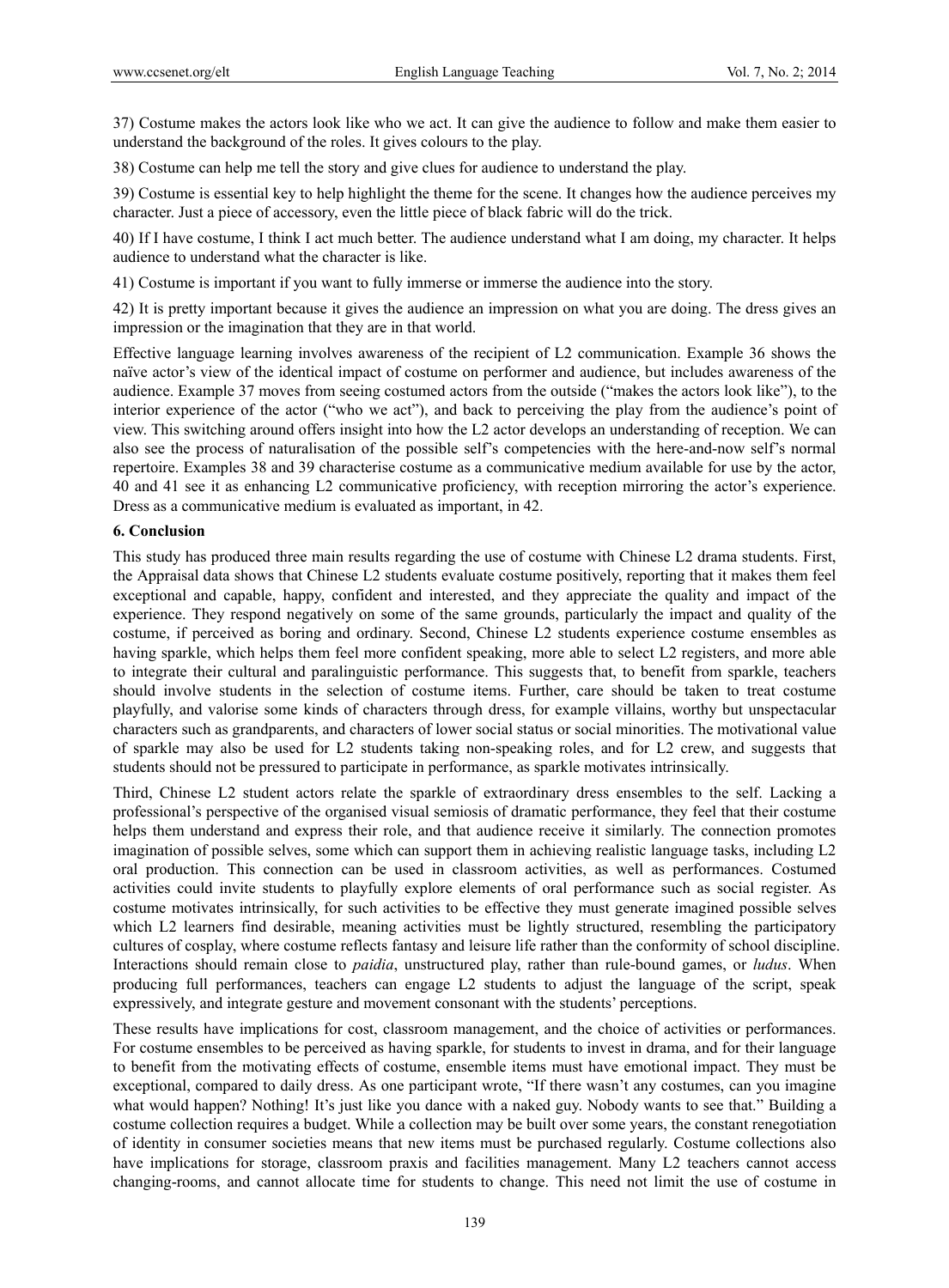drama activities, if costume items are selected for being compact, appealing and portable, for example hats, capes, tunics, wigs and hand-held accessories.

This study has limitations. First, the data set was small. This is a consequence of the demanding workload and investment of time required to produce L2 drama performances. These make it difficult to acquire large datasets. Perhaps for this reason, there are no other comparable studies, and the current study has made a substantial contribution to the understanding of the use of drama in L2 studies. At the same time, few tertiary faculty undertake full productions. Given this inherent limitation to our understanding of drama in L2 learning, further research could be undertaken on the basis of single productions, using a case studies approach. Second, Hong Kong is known for its fashion industry, perhaps encouraging a susceptibility to the semiotic sparkle of costume ensembles. Chinese L2 students from other Asian countries may respond differently, realising different attitudes and relating it differently to the imagination of possible selves and L2 oral performance. This is an area where further research is required. Third, the meanings attributed to costume remain indeterminate and changeable. To some degree, the sparkle L2 students experience, and its impact on their imagination and motivation reflects the consilience between specific clothing items chosen, and normative local and contemporary visual interpretations. These are fluid, reflecting popular culture and fashion trends. Thus, it may not be possible to articulate relations between specific costume items or ensembles and L2 attitudes realised, so as to itemise collections or detail budgets. The arbitrary nature of sparkle limits our ability to define what it is about costume that motivates, promotes the imagination of possible selves, and supports oral performance and confidence. At the same time, theories of self and linguistic approaches to subjectivity offer a vehicle for defining personal responses and evaluating the contribution of costume to L2 learning.

Overall, it is clear that L2 students respond imaginatively to the use of costume in L2 drama. In the case of students who tend to be reticent, such as Chinese students, costume offers them a culturally normative channel for self-expression. This allows them to set aside social behavioral norms, such as the concern with accuracy, in favor of creative oral production and L2 language use.

#### **References**

- Anderson, M., Hughes, J., & Manuel, J. (Eds.). (2008). *Drama and English Teaching: Imagination, Action and Engagement*. South Melbourne, Oxford University Press.
- Bailenson, J., Beall, A., Loomis, J., Blascovich, J., & Turk, M. (2004). Transformed social interaction: Decoupling representation from behaviour and form in collaborative virtual environments. *Presence*, *13*, 428-441. http://dx.doi.org/10.1111/j.1468-2958.2005.tb00881.x
- Barnard, M. (2002). *Fashion as communication*. London, Routledge.
- Barthes, R. (1983). *The fashion system* (M. Ward, & R. Howard, Trans.). Berkeley, University of California Press.
- Bednarek, M. (2006). Polyphony in Appraisal: Typological and topological perspectives. *Linguistics and the Human Sciences*, *3*(2), 107-136.
- Bednarek, M. (2009). Dimensions of evaluation: Cognitive and linguistic perspectives. *Pragmatics & Cognition*, *17*(10), 146-175. http://dx.doi.org/10.1075/p&c.17.1.05bed
- Bell, Q. (1976). *On human finery*. London, The Hogarth Press.
- Benstock, S., & Ferriss, S. (Eds.). (1994). *On fashion*. New Jersey, Rutgers University Press.
- Block, D. (1998). Exploring interpretations of questionnaire items. *System*, *26*(3), 403-425. http://dx.doi.org/10.1016/S0346-251X(98)00022-0
- Boyatzis, R., & Akrivou, K. (2006). The ideal self as the driver of intentional change. *Journal of Management Development*, *25*(7), 624-642. http://dx.doi.org/10.1108/02621710678454
- Breward, C. (2003). *Fashion*. Oxford University Press, Oxford.
- Calefato, P. (2004). *The clothed body*. Berg, Oxford.
- Cattanach, A. (2005). Narrative Play Therapy: A Collaborative Approach. In C. Schaefer, J. McCormick, & A. Ohnogi (Eds.), *International Handbook of Play Therapy: Advances in Assessment, Theory, Research, and Practice* (pp. 23-34). Aronson, Boulder, New York, Toronto, Oxford.
- Chandler, R., & Chandler-Smith, N. (2005). Flava in ya gear: Transgressive politics and the influence of hip-hop on contemporary fashion. In L. Welters, & P. A. Cunningham (Eds.), *Twentieth-century American fashion*  (pp. 229-254). Berg, Oxford.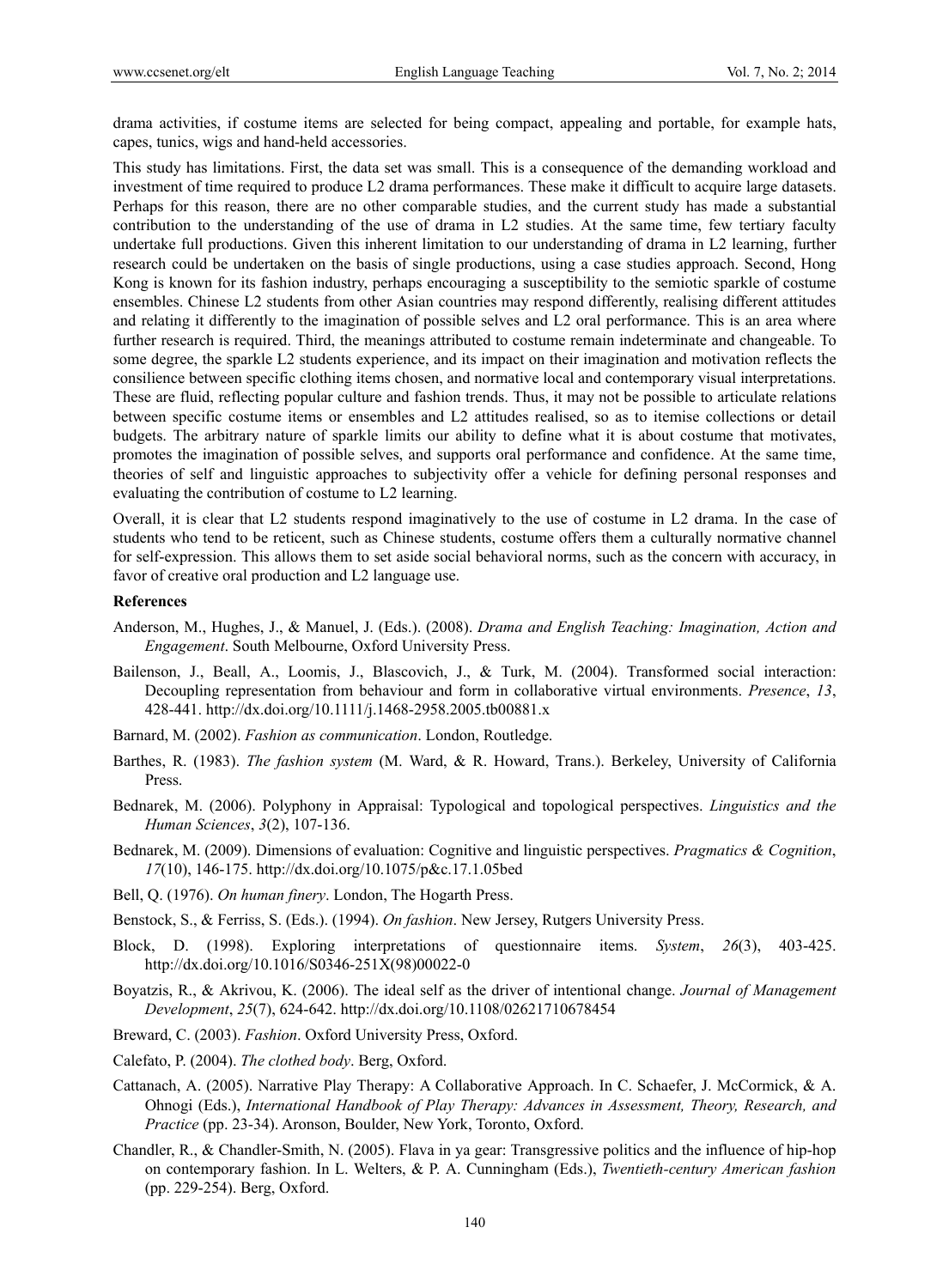- Cheng, X. (2002). Chinese EFL students' cultures of learning. In C. Lee, & W. Littlewood (Eds.), *Culture, Communication and Language Pedagogy* (pp. 103-116). Hong Kong, Hong Kong Baptist University Press.
- Cook, G. (2000). *Language play, language learning*. Oxford, Oxford University Press.
- Crane, D. (2000). *Fashion and its social agendas: Class, gender and identity in clothing*. Chicago, University of Chicago Press.
- Crossley, N. (2001). *The social body: Habit, identity and desire*. Sage, London.
- Cziser, K., & Dörnyei, Z. (2005). The Internal Structure of Language Learning Motivation and Its Relationship with Language Choice and Learning Effort. *The Modern Language Journal*, *89*(1), 19-36. http://dx.doi.org/10.1111/j.0026-7902.2005.00263.x
- Curriculum Development Council. (2002). *Basic education curriculum guide*. Hong Kong, Government printer.
- Curriculum Development Council, & Hong Kong Examinations and Assessment Authority. (2007). *English language curriculum and assessment guide* (secondary 4-6). Hong Kong SAR, China: Government Printer.
- Damhorst, M. (1999). Dress as nonverbal communication. In M. Damhorst, K. Miller, & S. Michelman (Eds.), *The meanings of dress* (pp. 78-89). New York, Fairchild Press.
- DeCoursey, C. A. (2013). Appraising adult second-language learners' subjectivity and ability in virtual worlds. *International Journal of English Linguistics*, *3*(6), 44-58. http://dx.doi.org/10.5539/ijel.v3n6p44
- Dessen, A. C. (2002). *Rescripting Shakespeare: The text, the director, and modern productions*. Cambridge University Press.
- Dörnyei, Z (2005). *The Psychology of the Language Learner: Individual Differences in Second Language Acquisition*. New Jersey, Lawrence Erlbaum Associates.
- Dörnyei, Z., & Ushioda, E. (2009). *Motivation, Identity and the L2 Self*. Bristol, UK, Multilingual Matters.
- Education Commission. (2000). *Learning for life, learning through life: Reform proposals for the education system in Hong Kong*. Hong Kong SAR, China: Government Printer.
- Education and Manpower Bureau. (2005). *The New Academic Structure for Senior Secondary Education and Higher Education—Action Plan for Investing in the Future of Hong Kong*. Retrieved August 3, 2012, from http://www.edb.gov.hk/FileManager/EN/Content\_4743/p&vp%20334%20seminar\_curriculum\_050522.ppt
- Eicher, J. (2000). The anthropology of dress. *Dress*, *27*, 59-70.
- Elgar, A. (2002). Student playwriting for language development. *ELT Journal*, *56*(1), 22-28. http://dx.doi.org/10.1093/elt/56.1.22
- Entwhistle, J. (2000). *The fashioned body: Fashion, dress and modern social theory*. Cambridge, Polity Press.
- Galda, & Pellegrini. (2008). Dramatic Play and Dramatic Activity: Literate Language and Narrative Understanding. In J. Flood (Ed.), *Handbook of Research on Teaching Literacy through the Communicative Arts* (pp. 455-460). New York, Taylor and Francis.
- Garot, R., & Katz, J. (2003). Provocative looks: Gang appearance and dress codes in an inner-city alternative school. *Ethnography*, *4*(3), 421-454. http://dx.doi.org/10.1177/146613810343006
- Halliday, M. (1994). *An Introduction to Functional Grammar*. London, Edward Arnold.
- Hancock, P. (Ed.). (2000). *The body, culture and society*. Open University Press, Buckingham.
- Heldenbrand, B. (2003). Drama techniques in English language learning. *TESOL Journal*, *6*(1), 27-37. Retrieved July 21, 2013, from http://koreatesol.org/sites/default/files/pdf\_publications/KTJ6-2003web.pdf#page=35
- Higgins, E. (1998). Promotion and Prevention: Regulatory focus as a motivational principle. *Advances in Experimental Social Psychology*, *30*, 1-46. http://dx.doi.org/10.1016/S0065-2601(08)60381-0
- Hoyle, R., & Sherrill, M. (2006). Future orientation in the self-system: Possible selves, self-regulation and behaviour. *Journal of Personality*, *74*(6), 1673-1696. http://dx.doi.org/10.1111/j.1467-6494.2006.00424.x
- Hubbard, P. (2002). Interactive participatory dramas for language learning. *Simulation & Gaming*, *33*(2), 210-216. http://dx.doi.org/10.1177/1046878102332009
- Huizinga, J. (1955). *Homo ludens: A study of the play element in culture*. Boston, Beacon Press.
- Jenkins, H. (1992). *Textual poachers: Television fans and participatory culture*. New York, Routledge and Chapman Hall.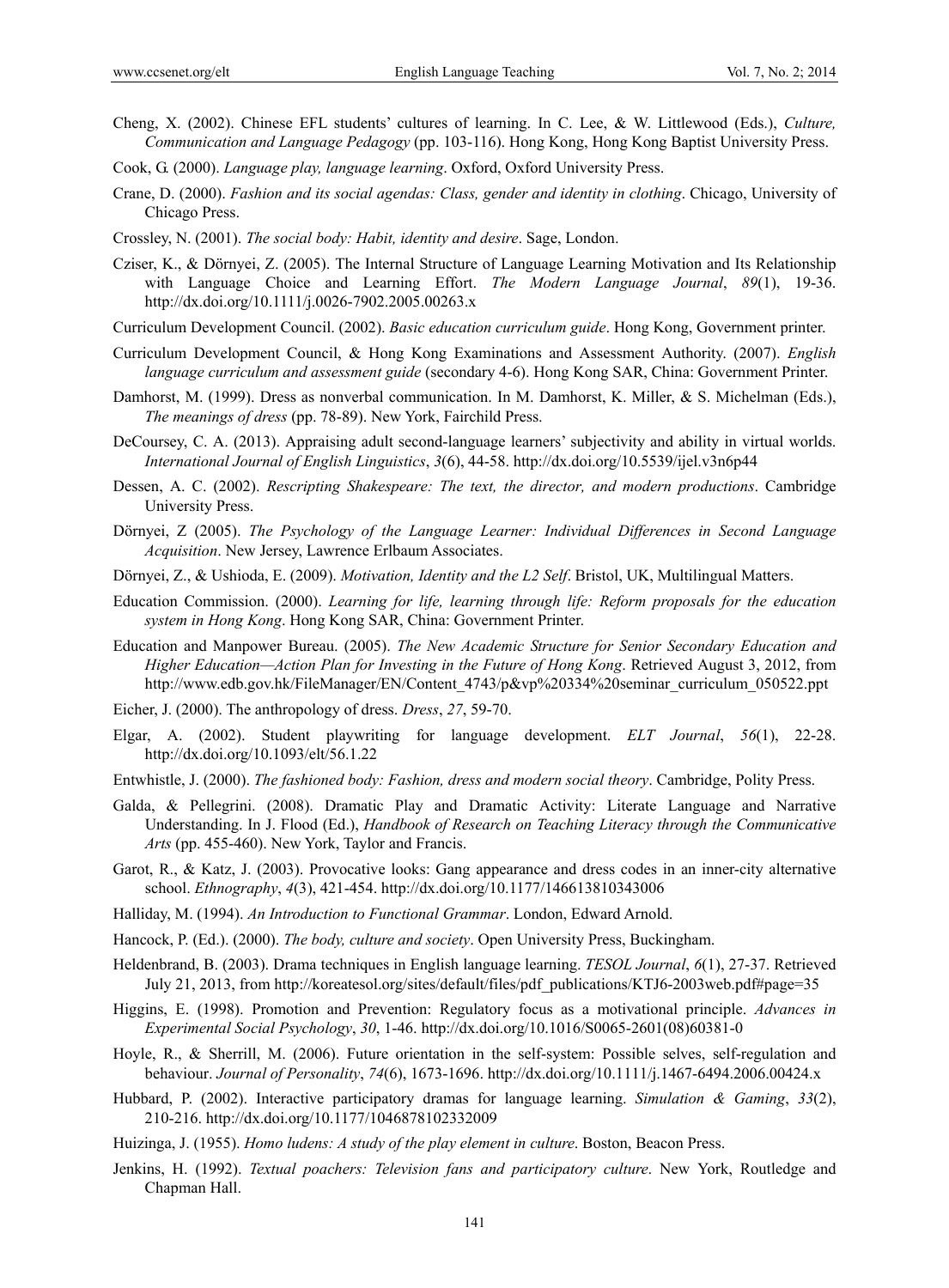- Lamerichs, N. (2010). Stranger than fiction: Fan identity in cosplay. *Transformative Works and Cultures*, *7*. http://dx.doi.org/10.3983/twc.2011.0246
- Lombard, M., Snyder-Duch, J., & Bracken, C. (2004). *Practical Resources for Assessing and Reporting Intercoder Reliability in Content Analysis Research Projects*. Retrieved August 3, 2011, from http://www.temple.edu/sct/mmc/reliability
- Macken-Horarik, M., & Martin, J. (Eds.). (2003). *Negotiating heteroglossia: Social perspectives on evaluation*. Amsterdam, Mouton de Gruyter.
- Mansfield, N. (2000). *Subjectivity: Theories of the Self from Freud to Haraway*. St. Leonard's, Allen and Unwin.
- Markus, H., & Nurius, P. (1986). Possible Selves. *American Psychologist*, *41*, 954-969. http://dx.doi.org/10.1037/0003-066X.41.9.954
- Martin, R. (1995). Interpersonal meaning, persuasion and public discourse: Packing semiotic punch. *Australian Journal of Linguistics*, *15*(1), 33-67. http://dx.doi.org/10.1080/07268609508599515
- Martin, J., & White, P. (2005). *The Language of Evaluation: Appraisal in English*. New York, Palgrave.
- Miccoli, L. (2003). English through drama for oral skills development. *ELT Journal*, *57*(2), 122-129. http://dx.doi.org/10.1093/elt/57.2.122
- Miller, D. (1994). Style and identity. In J. Friedman (Ed.), *Consumption and identity* (pp. 71-96). Chur, Harwood Press.
- Oatley, K., Keltner, D., & Jenkins, J. (2006). *Understanding Emotions*. Blackwell, Oxford.
- O'Donnell, M. (2008). *Demonstration of the UAM CorpusTool for text and image annotation*. Paper presented at the 46th Annual Meeting of the Association for Computational Linguistics: Human Language Technologies, Columbus, Ohio. Retrieved July 19, 2012, from http://aclweb.org/anthology/P/P08/P08-40.pdf
- Oklobia, A., & Bakare, L. (2009). Costume and makeup in theatre practice: An appraisal. *Creative Artist: A Journal of Media and Theatre Studies*, *3*(1), 100-111. Retrieved July 16, 2013, from 76586-175690-1-PB.pdf
- Poitras, G. (2001). *Anime essentials: Every thing a fan needs to know*. California, Stone Bridge Press.
- Purdy, D. (2004). *The rise of fashion: A reader*. Minneapolis, MN, University of Minnesota Press.
- Read, J., & Carroll, J. (2010). Annotating expressions of Appraisal in English. *Language Resources and Evaluation*. http://dx.doi.org/10.1007/s10579-010-9135-7
- Rumbold, K. (2010). From "access" to "creativity": Shakespeare institutions, new media, and the language of cultural value. *Shakespeare Quarterly*, *61*(3), 313-336. http://dx.doi.org/10.1353/shq.2010.0009
- Sandrock, P. (2002). Creating Intrinsic Motivation to Learn World Languages. *The Modern Language Journal*, *86*(4), 610-612. Retrieved July 29, 2013, from http://www.jstor.org/stable/1192732
- Scherer, K., Schoor, A., & Johnstone, T. (Eds.). (2001). *Appraisal processes in emotion: Theory, methods, research*. Canary, Oxford University Press.
- Shi, L. (2006). The successors to Confucianism or a new generation? A questionnaire study on Chinese students' culture of learning English. *Language, Culture and Curriculum*, *19*(1), 122-147. http://dx.doi.org/10.1080/07908310608668758
- Somers, J. (2000). Measuring the shadow or knowing the bird: Evaluation and assessment of drama in education. In J. Sefton-Green, & R. Sinker (Eds.), *Evaluating Creativity: Making and Learning by Young People* (pp. 106-127). New York, Routledge.
- Schultze, U., & Leahy, M. (2009). *The avatar-self relationship: Enacting Presence in Second Life*. Retrieved May 11, 2012, from http://aisel.aisnet.org/icis2009/12
- Schunk, D., & Zimmerman, B. (Eds.). (2007). *Motivation and Self-Regulated Learning: Theory, Research and Applications*. New York, Lawrence Erlbaum.
- Smith, J., & Herring, J. (2001). *Dramatic Literacy: Using Drama and Literature to Teach Middle-level Content*. Portsmouth, NH: Heinemann.
- Steele, V., & Major, J. (Eds.). (1999). *China chic: East meets west*. New Haven, Connecticut, Yale University.
- Taboada, M., & Grieve, J. (2004). Analyzing appraisal automatically. *Spring Symposium on exploring attitude*